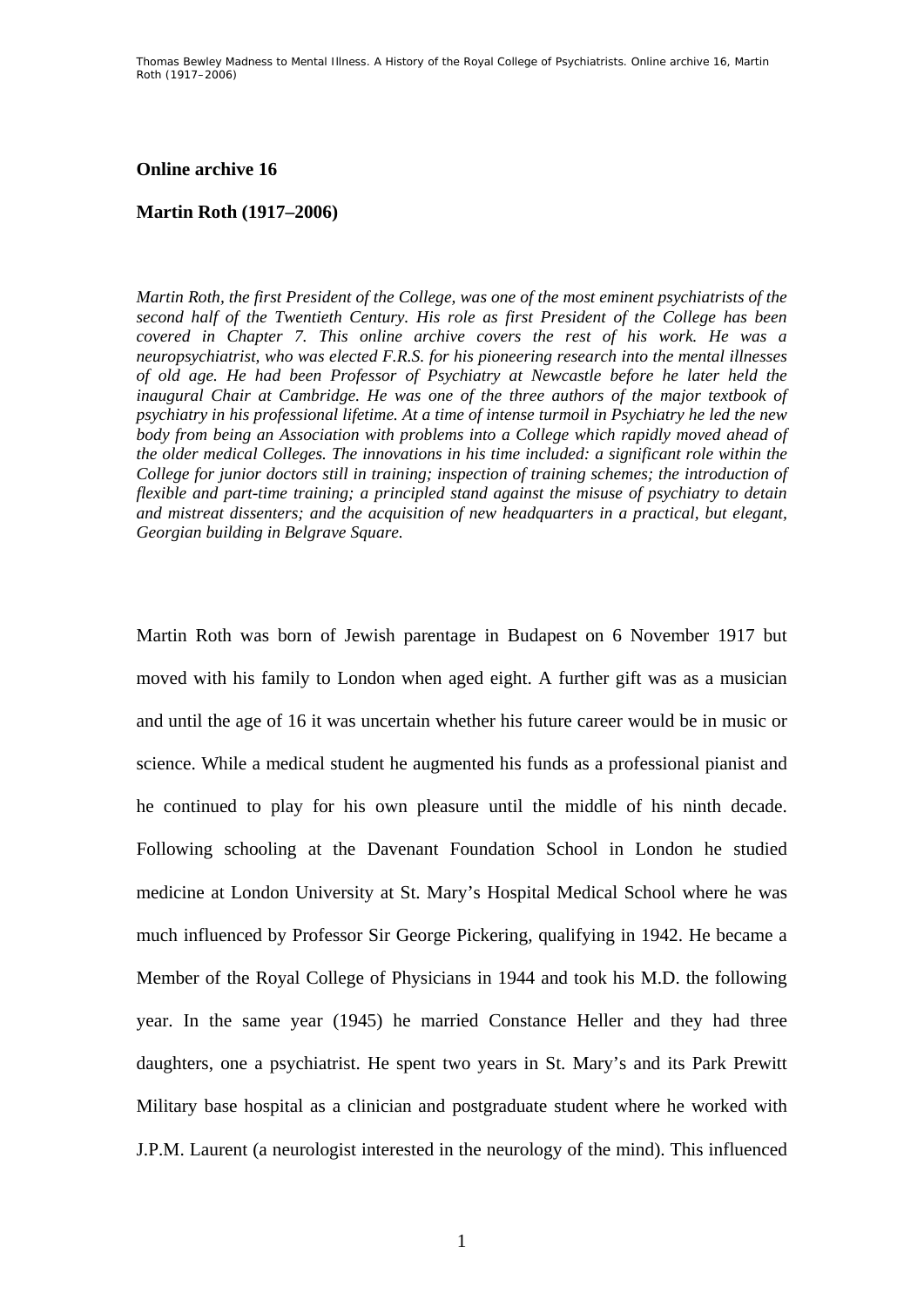his decision to train as a neuropsychiatrist in both neurology and psychiatry. He started neurological training as Registrar and Senior Registrar at the Maida Vale Hospital (a branch of the National Hospital for Nervous Diseases, Queen Square). He worked with Wilfred Harris (who had been house physician to Hughlings Jackson, a 19th century physician regarded with veneration by neurologists). He found himself studying trigeminal ganglia, cutting brain sections and forwarding his knowledge of neuropathology. He also worked with Sir Russell Brain (later Lord Brain) who was a pre-eminent neurologist. Roth's first two papers, published in *Brain* (in 1948 and 1949) were neurological and included a critical review of the literature of the problems of 'intermediate forms' between two degenerative disorders of the central nervous system. The second was of disorders of the body image caused by lesions of the right parietal lobe.

Following this thorough grounding in neurology he moved for further training in psychiatry to the Maudsley Hospital working with the doctors Eliot Slater, Erik Guttman and Clifford Scott, a psychoanalyst. Slater taught him how to carry out a full (German) phenomenological examination. This was a demanding exercise requiring much time to make a thorough examination of a patient's inner life and behaviour before making a critical evaluation of their problems. He studied the work of Karl Jasper, Kraepelin, Freud and Kurt Schneider introducing himself to the best of German psychiatry and phenomenology.

Martin Roth moved to the Crichton Royal Hospital in Dumfries (a mental hospital) in 1946. He had not done any further research while at the Maudsley as he was both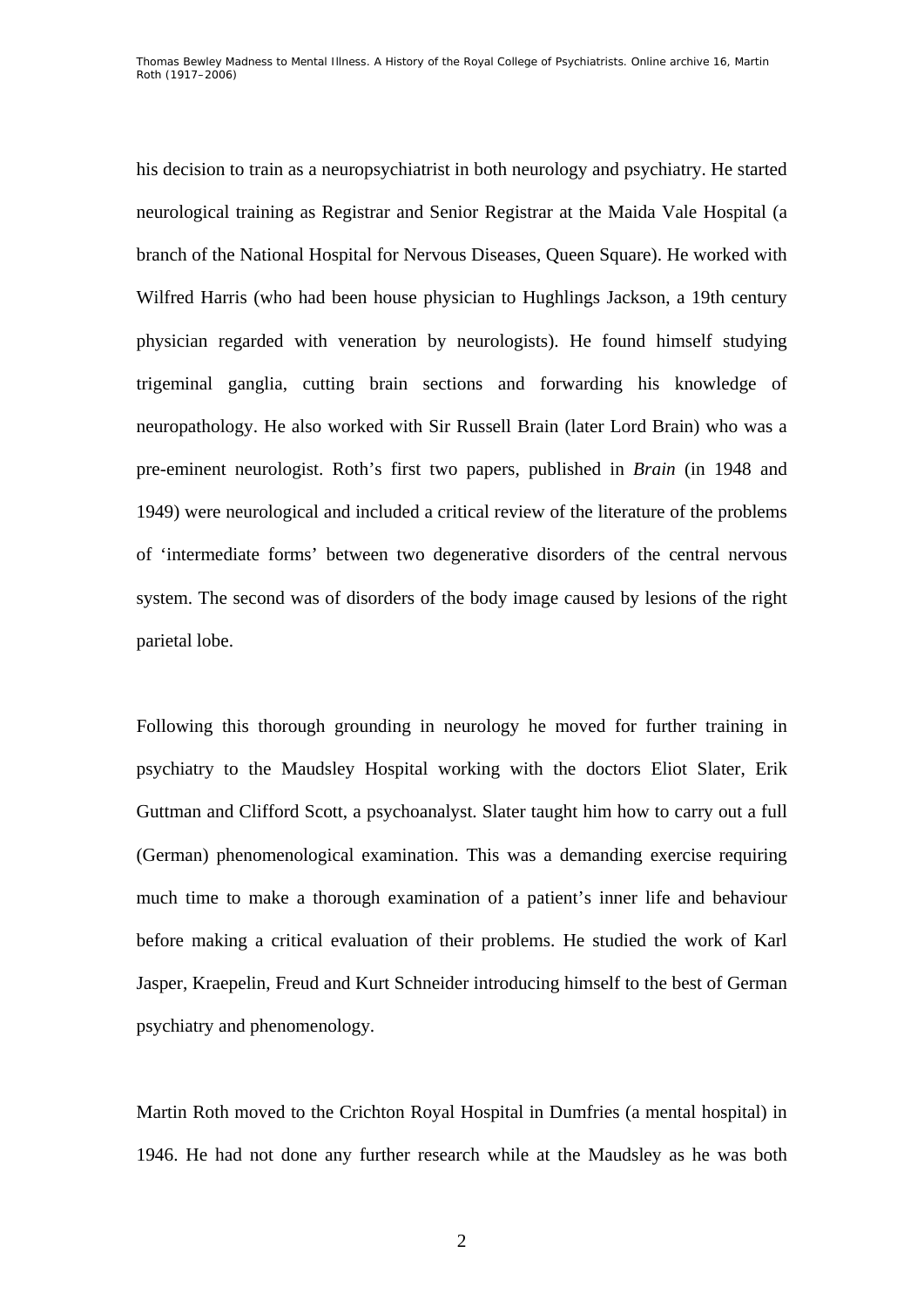heavily involved in clinical duties and was also writing up his previous work (at the Maida Vale). His first two papers dealing with that work were not published until after he left the Maudsley. It was a surprise that he left when he did as Sir Aubrey Lewis, who was the Medical Director, would have been expected to promote a candidate of his calibre to a teaching post at the Institute. He remained at the Crichton Royal for two and a half years working with William Meyer Gross, one of the most distinguished German psychiatrists to flee to Britain before the War. He was invited to join Meyer Gross and Eliot Slater to produce *Clinical Psychiatry* (published in 1954) which was to become the leading textbook in the English language for the next 25 years. The third revised edition appeared in 1977. The authors took from 1949 to 1954 to complete this groundbreaking textbook. While at the Crichton Royal Hospital he continued his researches into the biology and phenomenology of various physical treatments such as ECT (electroconvulsive therapy) and deep insulin. He concluded that the good results with the latter depended on the enthusiasm of all concerned and the rehabilitation programmes that accompanied the treatment. In 1950 he became Director of Clinical Research at Graylingwell Hospital, Chichester converted into a Medical Research Council Unit in 1956 following assessment of research there. This included a dozen papers by himself and his colleagues on the differing dementias of old age. In 1954 he was a visiting Assistant Professor at McGill University, Montreal.

He then moved as Professor and Head of the Department of Psychological Medicine at the University of Newcastle-upon-Tyne (previously University of Durham). He was at Newcastle from 1956–1977 and was Honorary Director of the Medical Research Council Research Group (1962–1972). While at Newcastle he continued his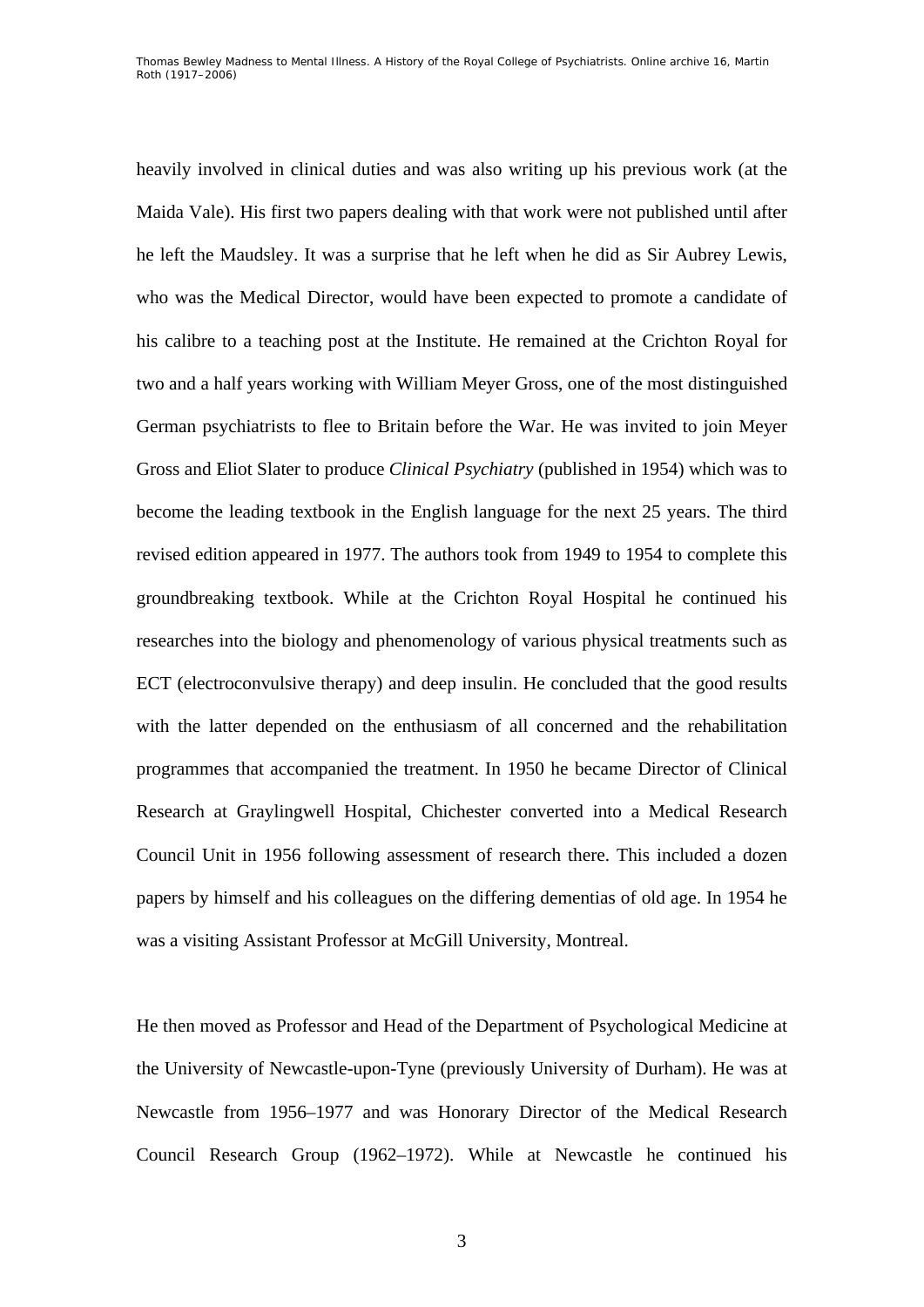productive research career publishing many further papers with David Kay, Bernard Tomlinson, a pathologist, and other collaborators. These dealt with psychiatric aspects of ageing, depressive illness and anxiety states, which were published in psychiatric and other medical journals. He, finally, had written more than 250 scholarly papers.

In 1971 Martin Roth was elected as first President of the newly founded Royal College of Psychiatrists. He had been a member of Council of its predecessor (the Royal Medico-Psychological Association) from 1962–1968 but was not on Council during the three turbulent years (1968–1971) when there was serious dissatisfaction with the proposed plans for the new College. Junior psychiatrists were concerned that they would be shut out of the new body. In 1971 three members of the Council of the R.M.P.A. had been proposed to stand for election for the presidency. Fortunately, the junior psychiatrists were sufficiently unhappy about the possible choices and looked for a further candidate. They prevailed on Martin Roth who agreed to let his name go forward on the very last day that nominations could be accepted. This was extremely fortunate in that he was comfortably elected and subsequently made an outstanding President. Although he was elected in 1971 he did not take over as President till the Annual General Meeting in 1972. The months between the granting of the Charter and the formal inauguration of the College were darkened by the continuing acrimonious dispute between the College and a body of able talented and articulate psychiatrists in training. These were concerned about possible further examinations which appeared to them to be superfluous and the belief that their senior colleagues were acting with unashamed complacency and self-interest. The months between his election and induction as President enabled him to consider the unhappy situation of the new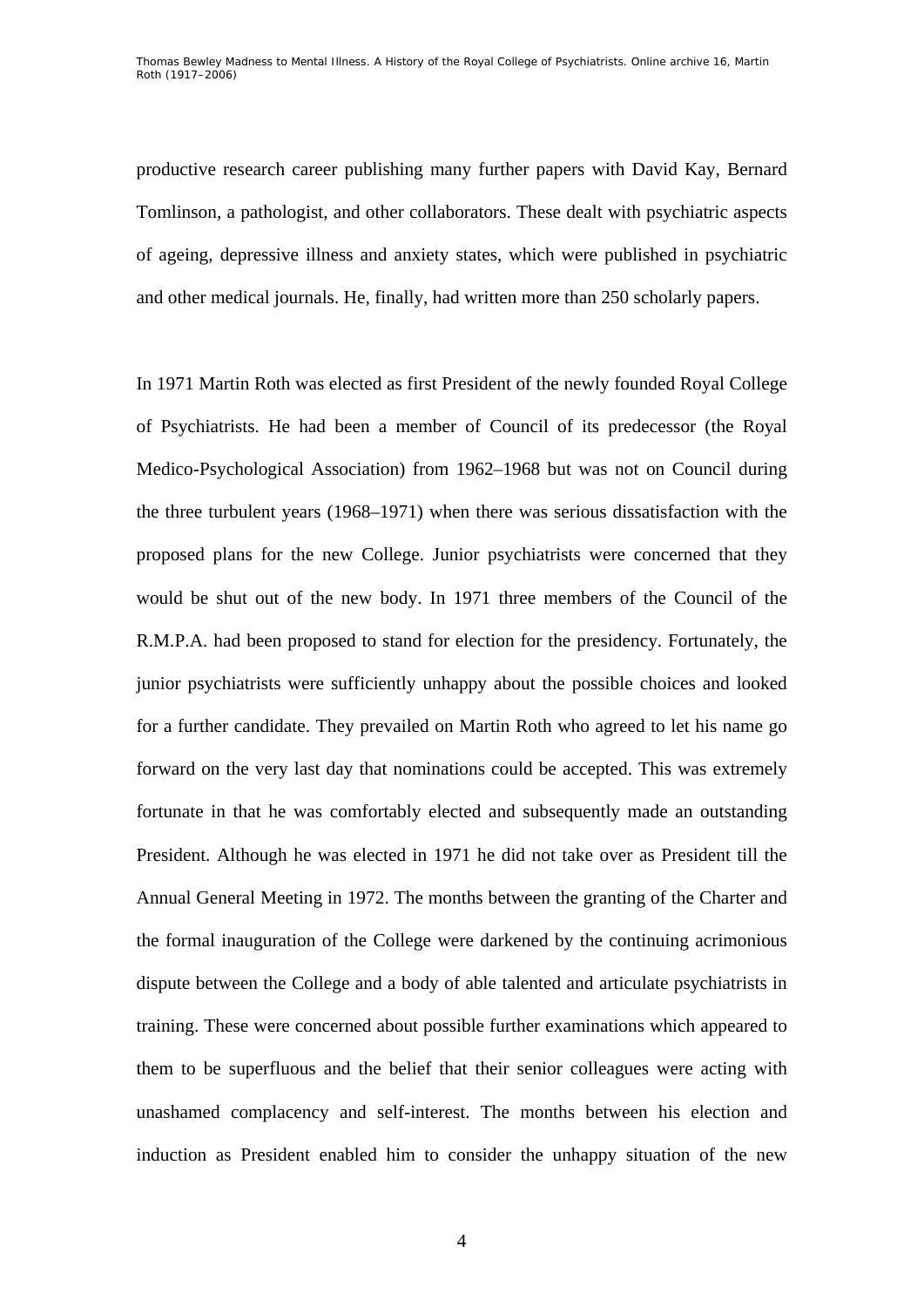College, the serious concerns of junior psychiatrists, who had now formed the Association of Psychiatrists in Training (APIT) and were threatening to boycott both the new College and its proposed new examinations. He realised that the College was committed under its Charter to establish a membership examination in psychiatry as soon as possible and that the threatened boycott was causing considerable apprehension. A protest of some kind was expected at the inaugural meeting but as the newly elected first President he was determined to reconcile the warring factions and had taken immense care in drafting his inaugural Presidential Address. After his induction as President he gave his Lecture in which he laid out some of the changes that were now required. Having stated that the College was now his first priority, he pointed out that its primary responsibility would be the maintenance of standards of professional practice, the upgrading of postgraduate education and the accreditation of hospitals and training programmes without neglecting the efforts needed to advance the subject by scientific work – all these were inseparable from the quest for higher professional standards.

He ended his address by tackling the problem of the new examination noting that there were deeply felt, sincere and genuine grievances and there was a substantial basis for them. In this masterly address, he finally compared the College's proposed new examination with that of the competitive examination for posts in the government service of Imperial China a millennium earlier. He reassured his audience that it was not the College's intention to proceed down that road. He gave an historical account of the Chinese competitive examination where acute mental disorder and sudden death were not uncommon among the 10 to 12 000 candidates who gathered for the ordeal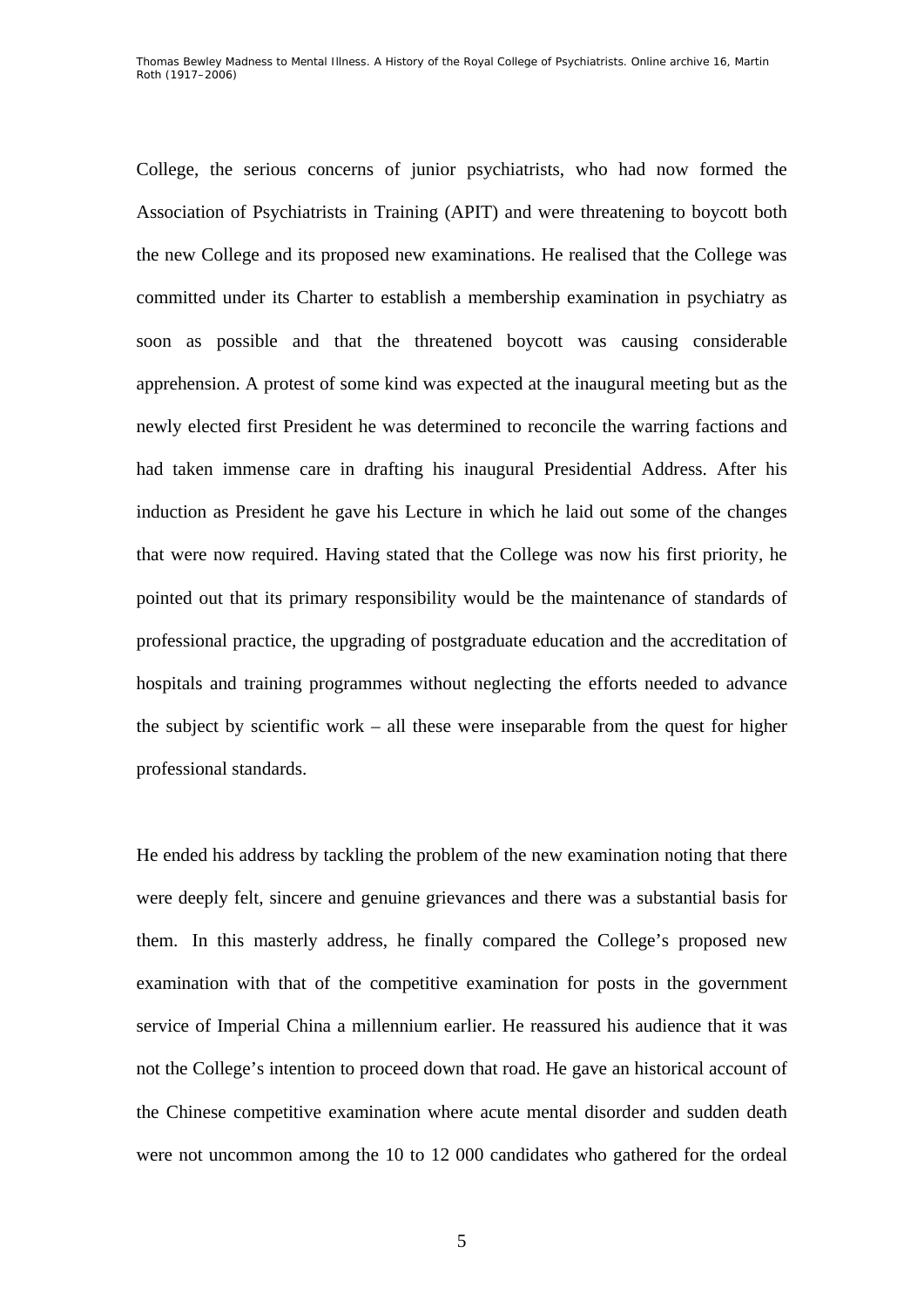which usually continued for a number of days. The sealed entrance gates were not to be opened even in the event of the demise of the Grand Examiner. (His corpse would have had to be hoisted over the high wall that surrounded the examination precinct.) By the time Professor Roth had reached the section describing the blank papers and copies of the last will and testament handed in by those of the candidates whose minds has been deranged by stress, sombre faces had melted. He was barely audible above a new noise beginning to rock the hall. He finally reached the case of a Grand Examiner whose reason became unhinged and who tore up the papers handed in and bit and kicked those who approached him until he was finally secured and bound hand and foot to his chair. The audience laughed until they wept – the air had been cleared and tension diffused.

Immediately after his address there was an open discussion in which grievances were aired and concessions made regarding exemptions from examination fees. By the end of the day, decisions had been reached and assurances given by the new President. He agreed to convey the views and feelings expressed at the meeting to the newly elected members of Council. With the election of other new officers it was possible for the College to move rapidly to take over its new responsibilities. Junior doctors were immediately co-opted on to College committees as 'participant observers' as there was nothing in the Charter to stop this. As the new President said 'we must play the rules according to the game rather than the other way round'.

It was not surprising that the University of Cambridge sought him to be its first Professor of Psychiatry. This was his final post (1977–1985). Initially he collaborated